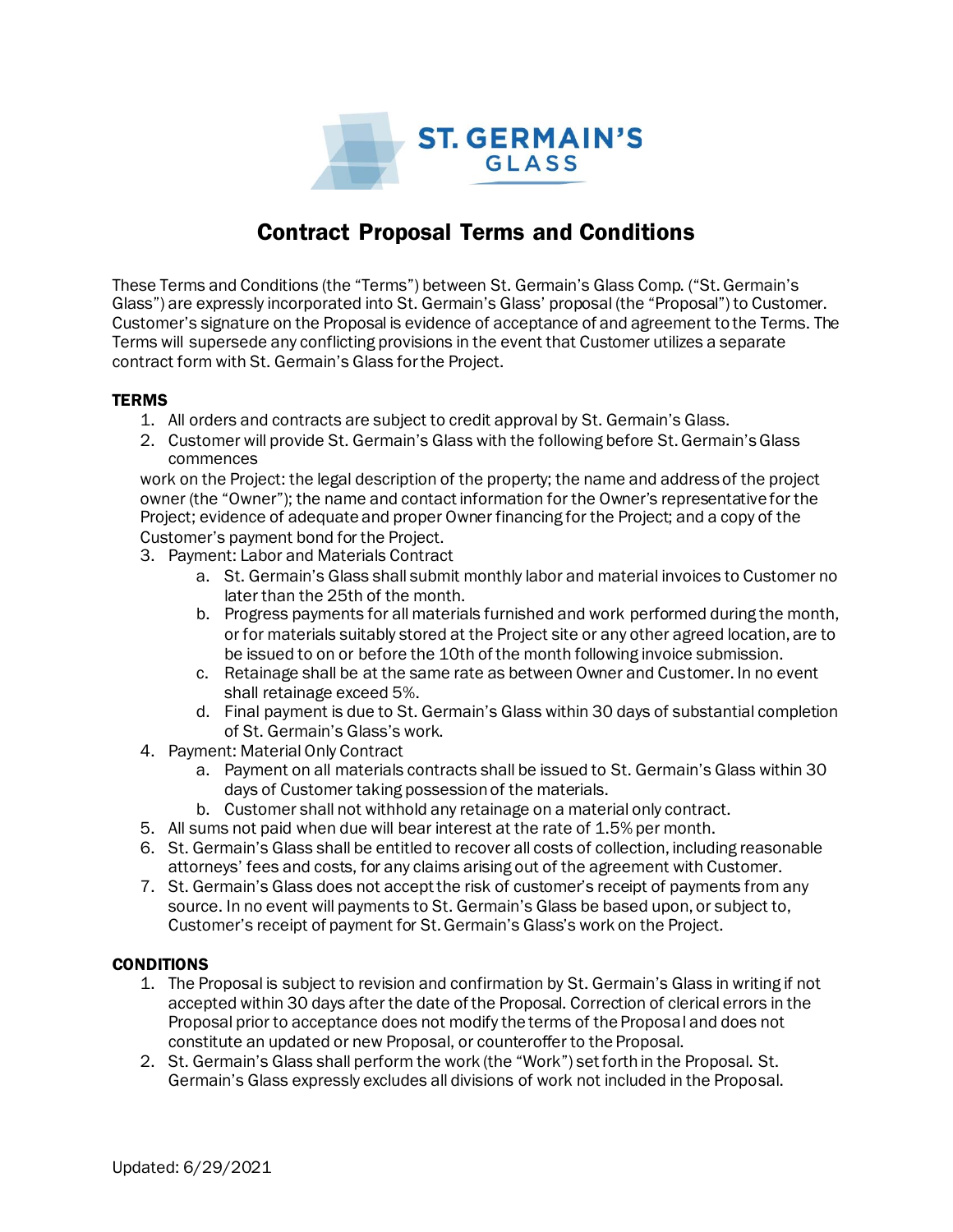- 3. The Work will be performed in a prompt and diligent manner. The Work will be started within seven working days after St. Germain's Glass receives a notice to proceed from Customer.
- 4. St. Germain's Glass shall not be responsible for delays in performance or additional costs of performance caused by war, accidents, embargoes, fires, lockouts, strikes, walk-outs; acts of God, unusual delays in the transportation or acquisition of materials, equipment, and supplies; appropriation or requisition of materials, supplies, equipment, or facilities by any governmental authority; changes and revisions in the Work ordered pursuant to paragraph 6 below; any act or negligence of the owner, general contractor, architect, or other subcontractors, or any of their respective employees; any shortage of qualified glazers; epidemics or pandemics, including governmental orders or supply chain disruptions resulting therefrom; or by any other cause beyond our control. St. Germain'sGlass shall not install material and perform the Work under unfavorable weather conditions, as defined in manufacturer's instructions, or as determined by accepted practices in the glass and glazing industry.
- 5. If St. Germain's Glass is delayed at any time in the furnishing of labor or materials needed for the Work due to a delay in the delivery of or unavailability of specified materials or components for reasons beyond St. Germain'sGlass's control, the time to furnish such labor and/or materials will be equitably extended to account for such delays or unavailability. Notwithstanding any other provisions to the contrary, St. Germain's Glass will not be liable to Customer for any expenses, losses, or damages (including liquidated damages) arising from a delay in the delivery of or unavailability of materials. St. Germain's Glass will provide Customer written notice of such delay or unavailability and the associated time impact promptly after St. Germain's Glass becomes aware of it.
- 6. The Work does not include any cleaning of glass, metal construction, or spandrels. St. Germain's Glass assumes no responsibility for stains or corrosion which might occur on glass or metal construction. A variation in color must be expected in metal store front construction.
- 7. St. Germain's Glass shall be entitled to make additions, alterations, changes, deviations, and revisions in its Work under the following conditions:
	- a. If there are changes in the plans or specifications on which St. Germain's Glass's Proposal was based;
	- b. If, in St. Germain's Glass's judgment, the plans or specifications for the Work call for an
		- installation which creates a potential safety hazard; or

c. If Customer requests an alteration, change, deviation or revision in the Work. Under any of the three conditions, St. Germain's Glass shall submit for acceptance, written cost or credit proposals for such revised Work, and shall not be required to perform such revised Work unless and until agreement is reached on our cost or credit proposals. If Customer requests no written cost or credit proposal, any additional labor and material costs involved in St. Germain's Glass's performance of revised Work shall become payable upon submission of our invoice.

- 8. St. Germain's Glass shall not be liable for breakage of or damage to glass, metal construction, and other materials, after installation, or when stored at the job site prior to installation, unless caused directly by St. Germain's Glass's own employees. St. Germain's Glass shall be entitled to a change order for full reimbursement for any replacement occasioned by such breakage or damage.
- 9. The furnishing and erection of backing, framing and masonry for the reception of St. Germain's Glass's glass and metal shall be by others. The surface of the glass rabbet shall be left free of dirt and other foreign matter. Such work shall be installed according to approved shop drawings, and must be plumb and straight. Where sash is to be applied directly to brick or masonry, the work shall be plumb and true. All masonry joints shall be struck off flush. St. Germain's Glass assumes no responsibility for cost, damage, or delay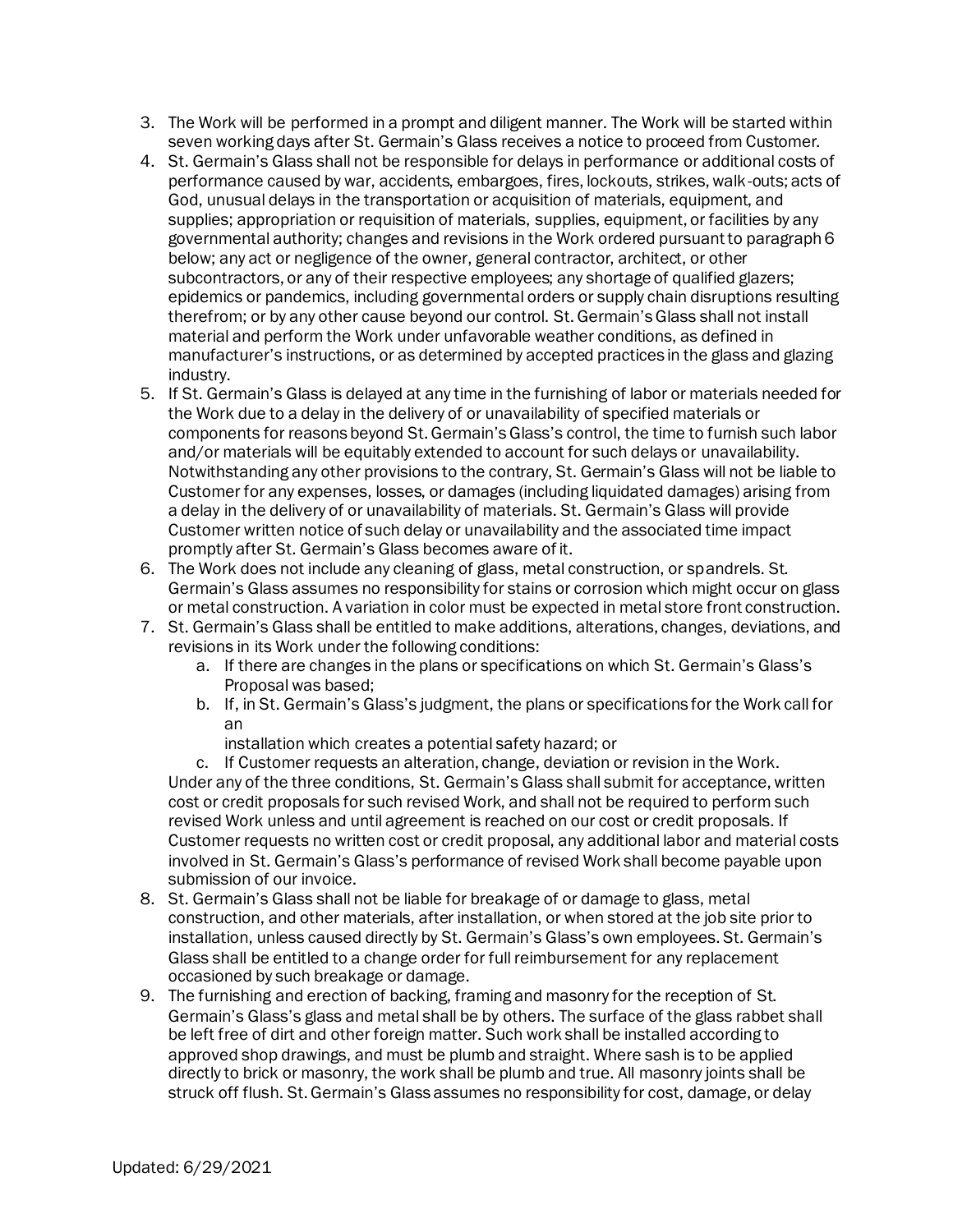caused by improper installation of the framing, or improper preparation of the opening. Customer warrants that areas will be ready for glazing, to insure reasonably continuous progress toward completion of the Work, prior to issuing a notice to proceed to St. Germain's Glass.

- 10. The surface of the glass rabbet shall be free of dirt and other foreign matter. The glazing of glass in steel casement sash, or other sash requiring the glass to be set from outside a multistory building from a swing stage or other apparatus, will be done after all sash are set complete in their respective openings, and will require, except where the size and height of the building otherwise permit efficient performance, that the sash be made available for St. Germain's Glass's glazing in bays or tiers the full height of the building. When glass is set with stops supplied by a sash manufacturer, all stops and frames are to be drilled and tapped and the stops loosely fastened to the unglazed sash with one bolt or wire. Bolts and nuts must work freely.
- 11. All materials will be furnished in accordance with industry established tolerances on color variations, thickness, size, finish, texture, and performance standards.
- 12. St. Germain's Glass shall be provided with suitable space at the Project site for storage of its materials without charge. The assigned area will be reserved for St. Germain's Glass, without the need for St. Germain's Glass to relocate materials to make room for other trades. If such a move is necessary, an additional charge will be assessed to cover St. Germain's Glass's expenses in making the move. St. Germain's Glass shall be entitled to a change order for any damage that occurs to its materials or its work as a result of such move.
- 13. St. Germain's Glass will not be responsible for any leaks or conditions of glazing material if glazing is done when the temperature is below  $40^{\circ}$  Fahrenheit or during damp or rainy weather. St. Germain's Glass's proposal does not include any special barricade or enclosure to continue work in adverse weather. In the event St. Germain'sGlass is directed to proceed in adverse weather, St. Germain's Glass will be entitled to a change order for all costs associated with providing a special barricade or enclosure to continue its work.
- 14.Because of its numerous and uncontrollable sources, St. Germain's Glass assumes no responsibility for the formation of condensation or frost on the glass.
- 15. St. Germain's Glass agrees to remove its own rubbish and will not assume any charge for removal by others, unless specifically authorized by St. Germain's Glass.
- 16. Caulking is expressly excluded from St. Germain's Glass's scope of work, except where agreed to in advance.
- 17. St. Germain's Glass shall be afforded free use of a hoist for transportation of its materials. If scaffolding is required, it will be provided by the general contractor for St. Germain's Glass's use without charge.
- 18. St. Germain's Glass shall not be liable for payment of any charges for use of telephone, electricity, heat, water, sheds, elevators, scaffolding, ventilating, pumps, gangways, or sanitary facilities, or for plaster patching, office expenses, stenographic fees, watchmen, guards, and general cleaning, or any other back charge or pro-rated charge whether specifically billed to St. Germain's Glass or taken as an allowance or deduction against the contract price.
- 19. St. Germain's Glass shall be named as an additional insured in any insurance policies obtained by the Owner or Customer for the Project.
- 20. This proposal is based on all work performed during regular working hours. St. Germain's Glass shall be entitled to a change order for all work performed outside of regular working hours. St. Germain's Glass shall be entitled to a change order for any acceleration or supplemental labor ordered by Customer, provided that any delay leading to the acceleration or supplemental labor request is not solely caused by St. Germain's Glass.
- 21.Nothing in this agreement will require St. Germain's Glass to continue performance if timely payments are not made for suitably performed work or stored materials.